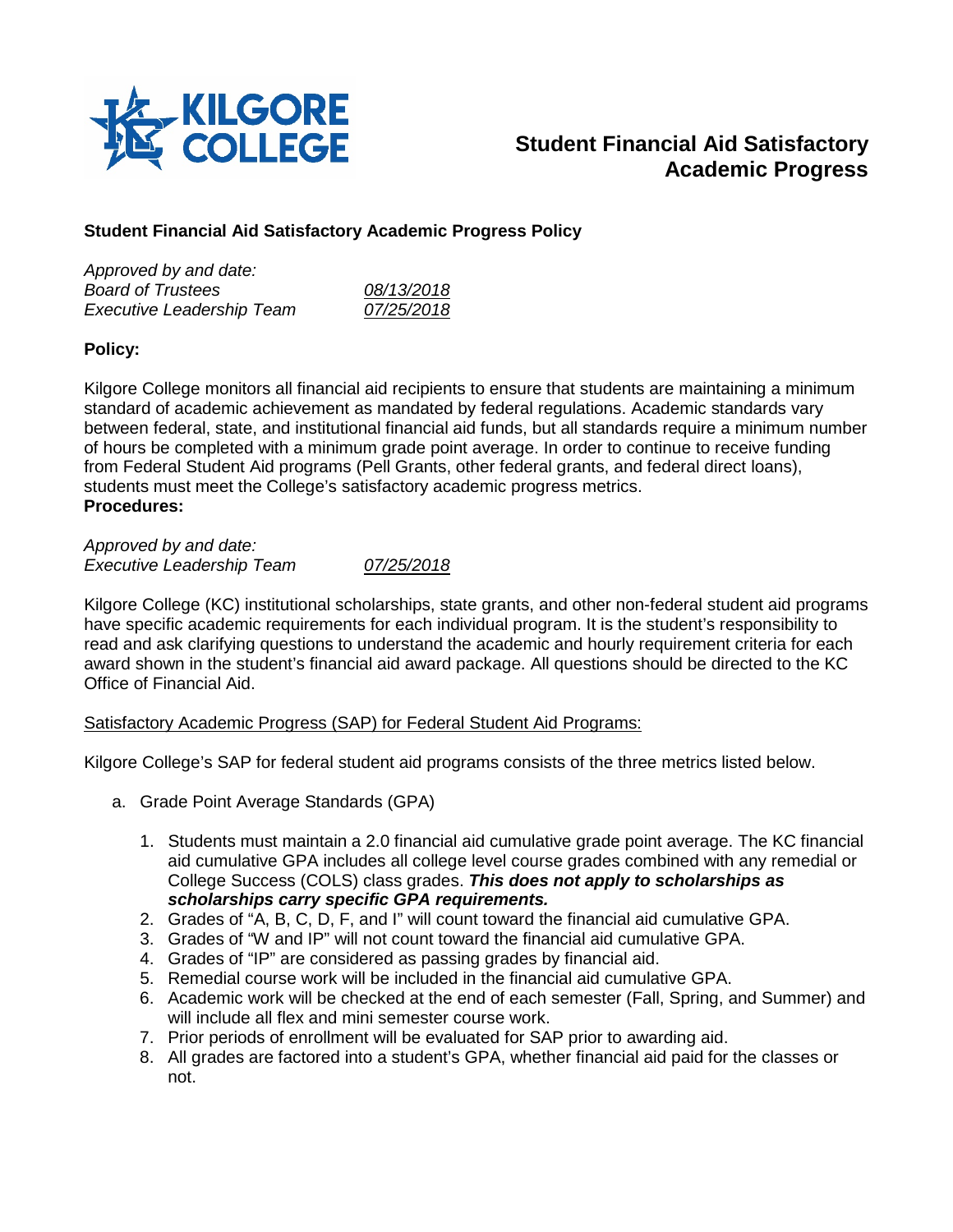- 9. **Students who do not maintain a 2.0 financial aid cumulative GPA will automatically be placed on financial aid warning for one semester. If at the end of the warning semester the student's cumulative GPA is still below a 2.0, the student will automatically be placed on financial aid suspension and will no longer be eligible for federal financial aid.**
- b. Credit Hour Completion Standards
	- 1. Students must complete 67% of all hours of enrollment to maintain progress. *This does not apply to scholarships as scholarships maintain a specific hourly requirement.*
	- 2. The number of hours in which a student is enrolled on the official census day for each semester determines the number of completed enrollment hours needed to maintain progress.
	- 3. Completion rates will be checked at the end of each semester and will include all remedial, flex, and mini semester course work. This rate is based on all hours of enrollment at Kilgore College.
	- 4. Grades of "A, B, C, and D" are considered as completed grades, and will be included in the calculation of the number of hours completed.
	- 5. Grades of "W, F, I, and IP" are considered attempted hours and are not included in the calculation of the number of hours completed.
	- 6. Hours that are accepted and transferred into Kilgore College will be counted toward the student's credit hour completion rate.
	- 7. All hours are factored into the completion rate whether financial aid paid for the classes or not.
	- 8. **Students who do not complete 67% of all hours of enrollment to maintain progress will automatically be placed on financial aid warning. If the student does not complete 67% of all hours of enrollment during the warning semester, the student will automatically be placed on financial aid suspension and will no longer be eligible for federal financial aid.**
- c. Maximum Time Frame Completion (Pace):

Students enrolled at Kilgore College are expected to work toward a specific degree or certificate and to complete that goal within a certain timeframe. Federal regulations limit federal aid eligibility to 150% of the total hours necessary to earn a certificate or degree.

- 1. All periods of enrollment are counted toward the 150% timeframe, whether or not financial aid paid for those hours.
- 2. Students who enroll in courses not included in their declared major course of study or certificate program will not receive financial aid for those courses.
- 3. Developmental hours will not count toward the 150% completion rate.
- 4. Students who change their program of study may use up eligibility for federal aid prior to completion of their degree or certificate.
- 5. A student's attempted credit hours cannot exceed a maximum of 150% of the hours required to complete a declared major course of study or certificate program.
- 6. **As students get close to meeting the 150% requirement, they will receive a warning letter and be placed on warning during that semester. Once the student reaches the 150% requirement, they will automatically be placed on financial aid suspension and will no longer be eligible for federal financial aid.**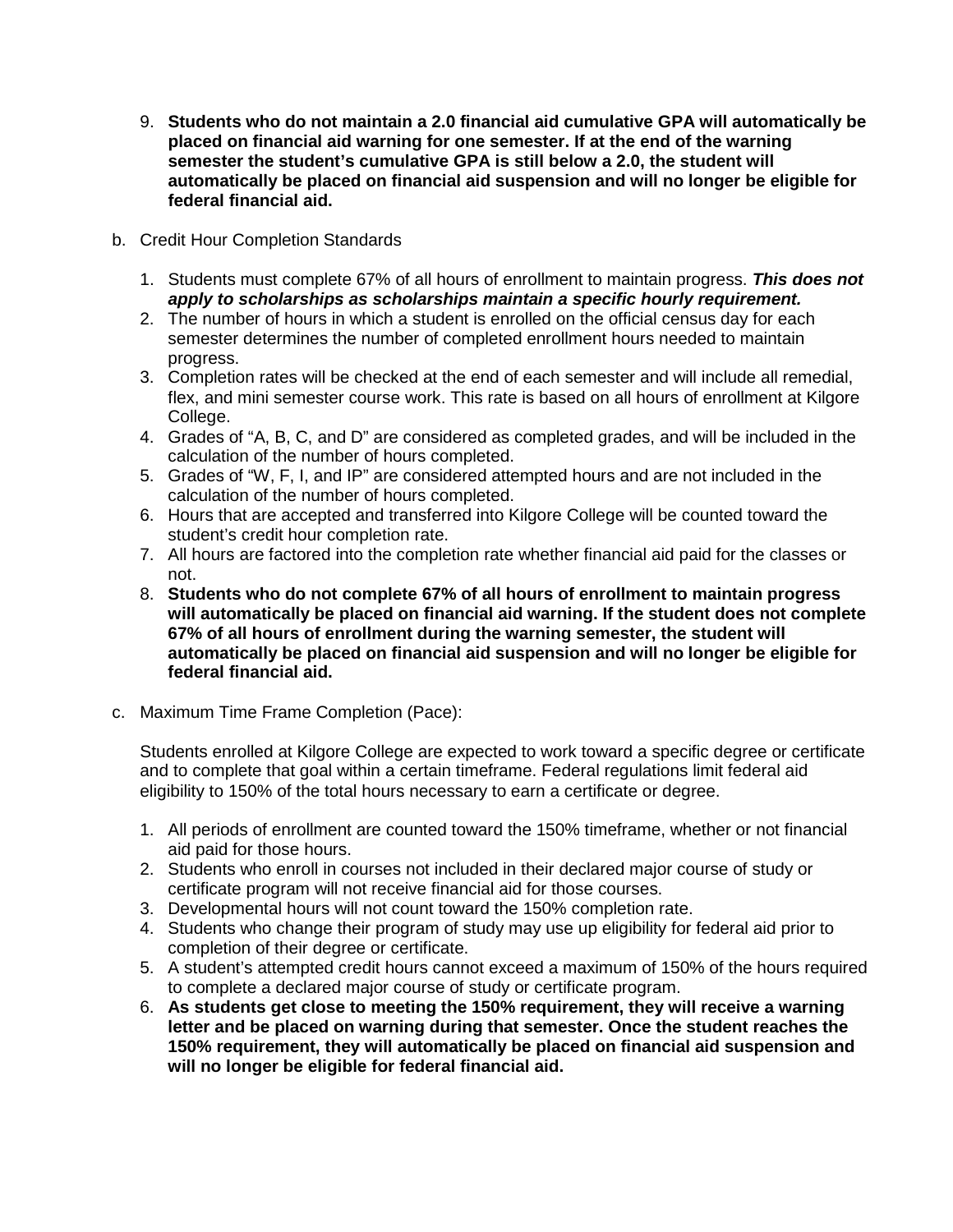## Financial Aid Warning:

- a. Students who do not meet Satisfactory Academic Progress will be placed on financial aid warning. The student will be eligible to receive financial aid for the subsequent semester while on financial aid warning status.
- b. Students on financial aid warning may be subject, but not limited to, any of the following institutional requirements:
	- 1. Mandatory counseling sessions with the director of financial aid or designee
	- 2. Submission of tutoring logs showing time spent in The Zone or an instructional learning lab
	- 3. Limited hours of enrollment, based on student's ability to be successful
	- 4. No access to online, self-registration
	- 5. Specialized academic plan, with emphasis on re-evaluated degree/certificate plan
	- 6. Signed contract with director of financial aid or designee
	- 7. Suggested limit of hours of employment
	- 8. Repeat of classes with failing academic grades
	- 9. Any additional requirements deemed necessary for academic completion and student success

#### Financial Aid Suspension:

- a. Students who do not meet Satisfactory Academic Progress while on financial aid warning status will be placed on financial aid suspension. While on suspension, a student is no longer eligible to receive federal financial aid.
- b. To reestablish financial aid eligibility, a student must enroll in sufficient hours to raise their cumulative GPA and course hour completion rate to the minimum standards of Satisfactory Academic Progress. This may be done with personal funds or other funding provided by the student. After completion, he/she must bring this to the attention of the Financial Aid Office in order to be re-evaluated for federal aid eligibility.

#### Financial Aid Suspension Appeals:

- a. Information, instructions, and necessary forms related to financial aid suspension appeals are available on the KC Financial Aid webpage [\(https://www.kilgore.edu/future-students/student](https://www.kilgore.edu/future-students/student-services/financial-aid)[services/financial-aid\)](https://www.kilgore.edu/future-students/student-services/financial-aid).
- b. Students wishing to appeal their suspension status must complete and submit the following documents:
	- 1. Financial Aid Suspension Appeal Form
	- 2. Official Degree Audit from the Kilgore College Counseling Center
	- 3. Typed statement of explanation for the reason of the appeal
	- 4. Unofficial Kilgore College Transcript from the KC Registrar's Office
	- 5. Documentation of the events that prevented satisfactory academic progress during the semester in which the suspension occurred.
- c. Appeals will be considered by an Appeals Committee.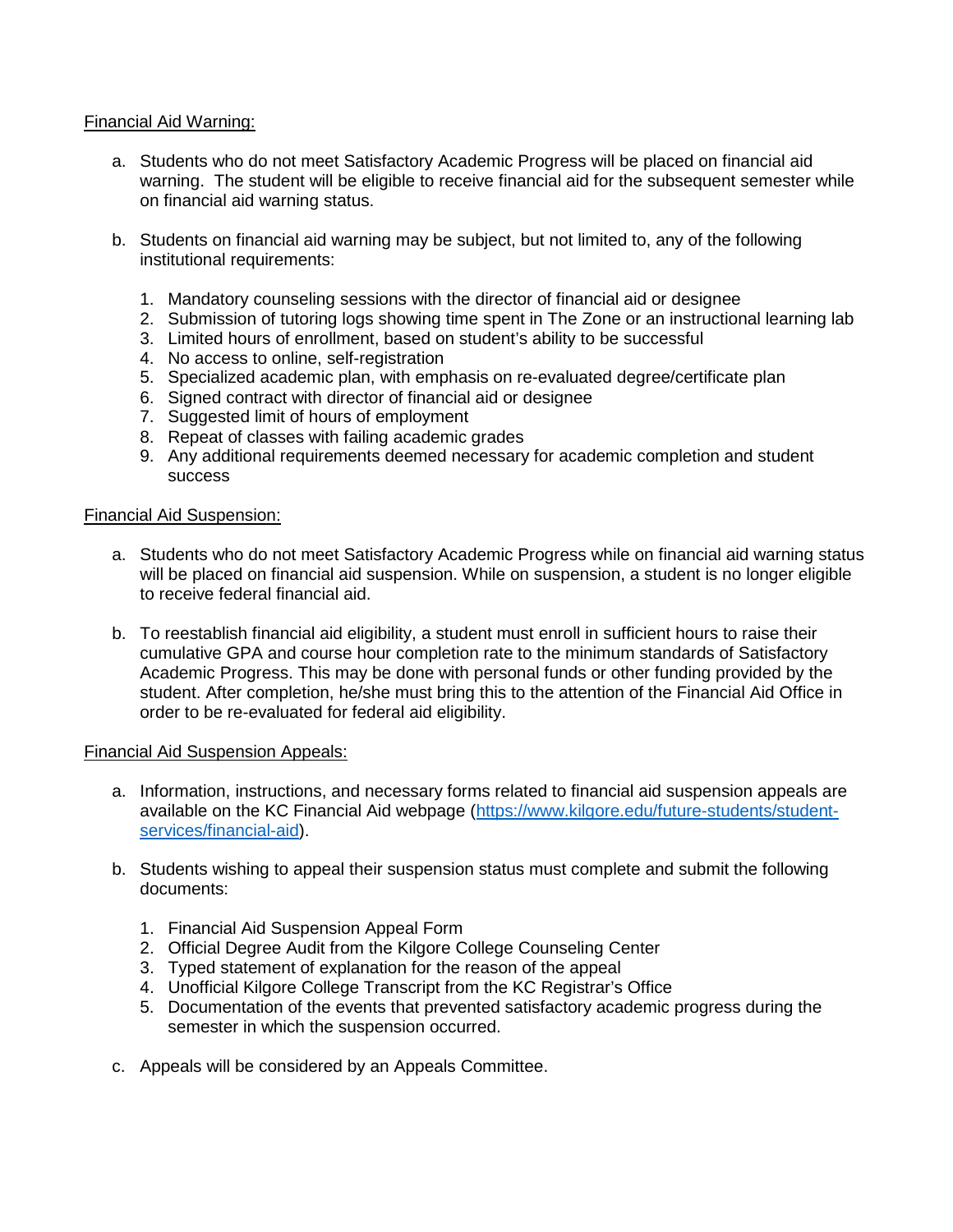- d. Appeals that are granted will require an appointment with the Director of Financial Aid or designee to create a Suspension Appeal Contract, signed by both the Director and the student.
- e. Students whose appeals are granted will be considered to be on financial aid probation.
- f. The Suspension Appeal Contracts will be composed of institutional requirements similar to those described under the Financial Aid Warning section above.
- g. Students must strictly follow the terms of the Suspension Appeal Contract. If changes are requested, the Director of Financial Aid or designee must be consulted prior to the change, or the contract becomes invalid and the student returns to financial aid suspension. Examples of actions that will terminate the terms of the contract include:
	- 1. The student drops a class that is on the contract or enrolls in a class that is not a part of his/her degree plan.
	- 2. The instructor drops the student for non-attendance.
	- 3. The student does not attend the tutoring lab, per the terms of their Suspension Appeal Contract.
	- 4. The student withdraws from school.

If the student tests out of a class that is on the Suspension Appeal Contract, then the class is considered successfully completed and dropped from contract expectations.

#### Financial Aid Suspension Appeals Due to Excessive Hours:

- a. Students who exceed the 150% limit will be able to submit an excessive hour appeal.
- b. Those students will need to submit a degree audit, showing the minimum amount of hours needed to complete a specific program of study.
- c. Students will be required to sign an Excessive Hour Contract, which will limit the enrollment to program specific hours and the aid that will pay for those hours.
- d. Students must have any enrollment change to the Excessive Hour contract approved by the Director of Financial Aid or designee.

#### Financial Aid Suspension Appeal Limits:

- a. KC students are typically eligible for only one financial aid appeal.
- b. Exceptions to the appeal limit include:
	- 1. Students who have successfully completed a certificate or degree on an appeal and have subsequently been accepted into a competitive admissions program (e.g., nursing, physical therapist assistant, etc.).
		- a) No additional appeals will be granted beyond this unless the student can demonstrate that a third appeal would significantly enhance his/her skill set and employability.
	- 2. Students who have successfully completed a certificate on an appeal and desire to return for a degree.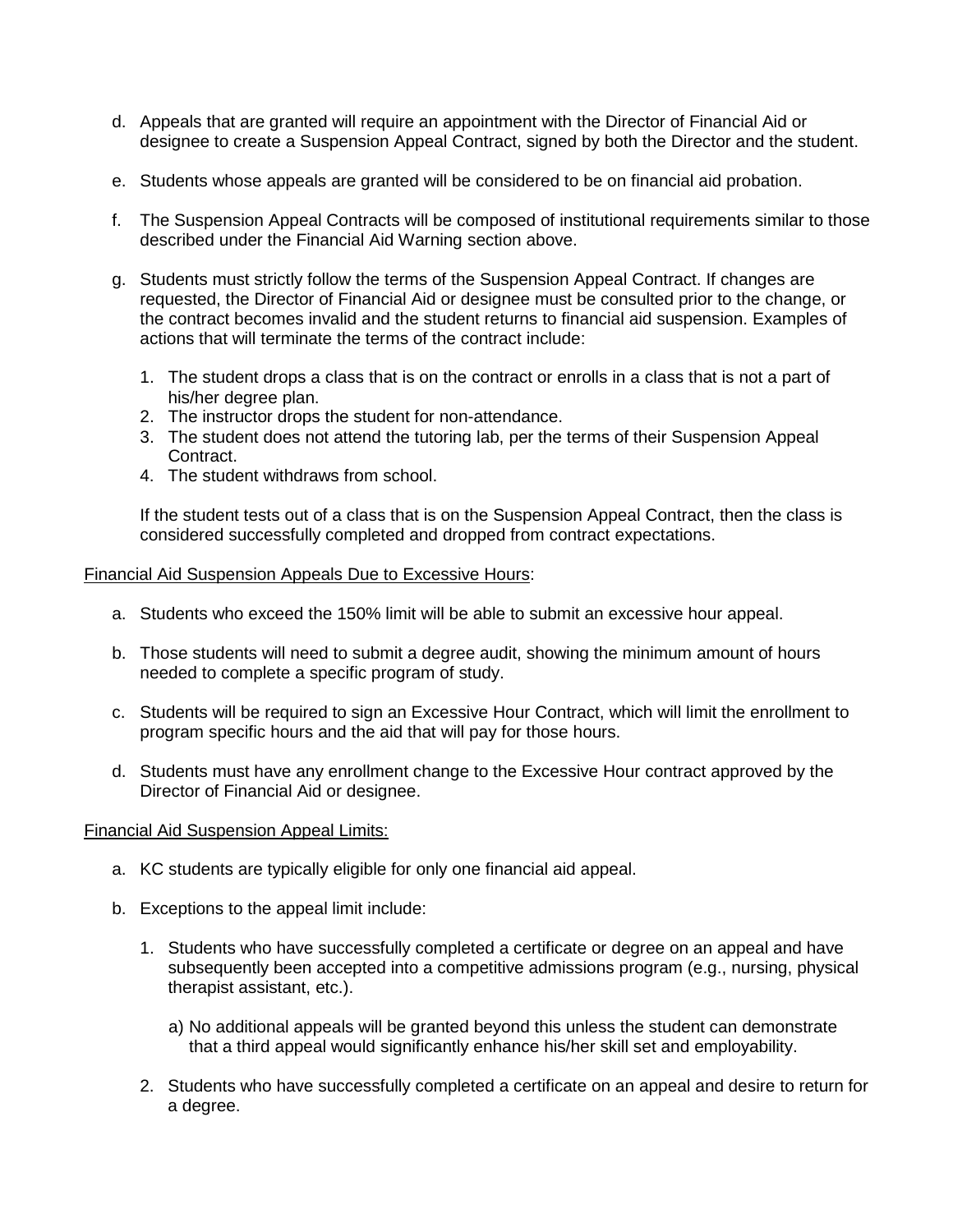- a) An appeal renewal may be granted if the student returns within the same academic year.
- b) A new appeal must be filed if the student's return is more than one year from completion of the certificate.
- c) No additional appeals will be granted beyond this unless the student can demonstrate that a third appeal would significantly enhance his/her skill set and employability.
- 3. Students who have successfully completed a certificate or degree on an excessive hours appeal and have subsequently been accepted into a competitive admissions program (e.g., nursing, physical therapist assistant, etc.).
	- a) No additional appeals will be granted beyond this unless the student can demonstrate that a third appeal would significantly enhance his/her skill set and employability.
- 4. Students who have successfully completed a certificate or degree on an excessive hours appeal and are returning to retool/upgrade their skill set due to economic conditions.
	- a) No additional appeals will be granted beyond this unless the student can demonstrate that a third appeal would significantly enhance his/her skill set and employability.

## Financial aid Eligibility and Developmental Hour Limits:

- a. Students may receive federal aid for a maximum of 30 developmental hours attempted at Kilgore College. Once the 30-hour limit is reached, no further federal student aid will be paid for developmental courses.
- b. **Example:** If a student has exceeded the 30-hour limit and enrolls in 12 hours during the semester, 9 of which are regular credit hours needed for the degree and 3 hours are a developmental class, financial aid will pay the eligible amount for 9 hours, but not for the total of 12 hours.

# Transfer Students:

- a. Students with no history at KC will be assumed to be making satisfactory academic progress at the time they transfer into Kilgore College, unless they are flagged by the Department of Education for Unusual Enrollment. If they are flagged with unusual enrollment, official transcripts from previous colleges will be required. If after review of the official transcripts the student is determined to have not met SAP (did not complete necessary hours or the overall GPA of all transcripts is below the minimum of a 2.0 cumulative), the student will be placed on suspension. If transcripts are not available for reasons beyond the student's control (e.g., school closure), the student may apply for a suspension appeal as described above.
- b. Hours that transfer into the major course of study will be counted toward the 150% timeframe eligibility regulation and will be added to hours of enrollment at Kilgore College for ongoing SAP determinations.
- c. Transferring students need to be aware that the federal regulations concerning the Pell Lifetime Eligibility Used (LEU) limits and Loan Aggregate limits apply to any award package at KC.
- d. If the transfer college transcript(s) are not on file with the KC Office of Admissions and Registrar, the student will be considered as a first year student for loan purposes.